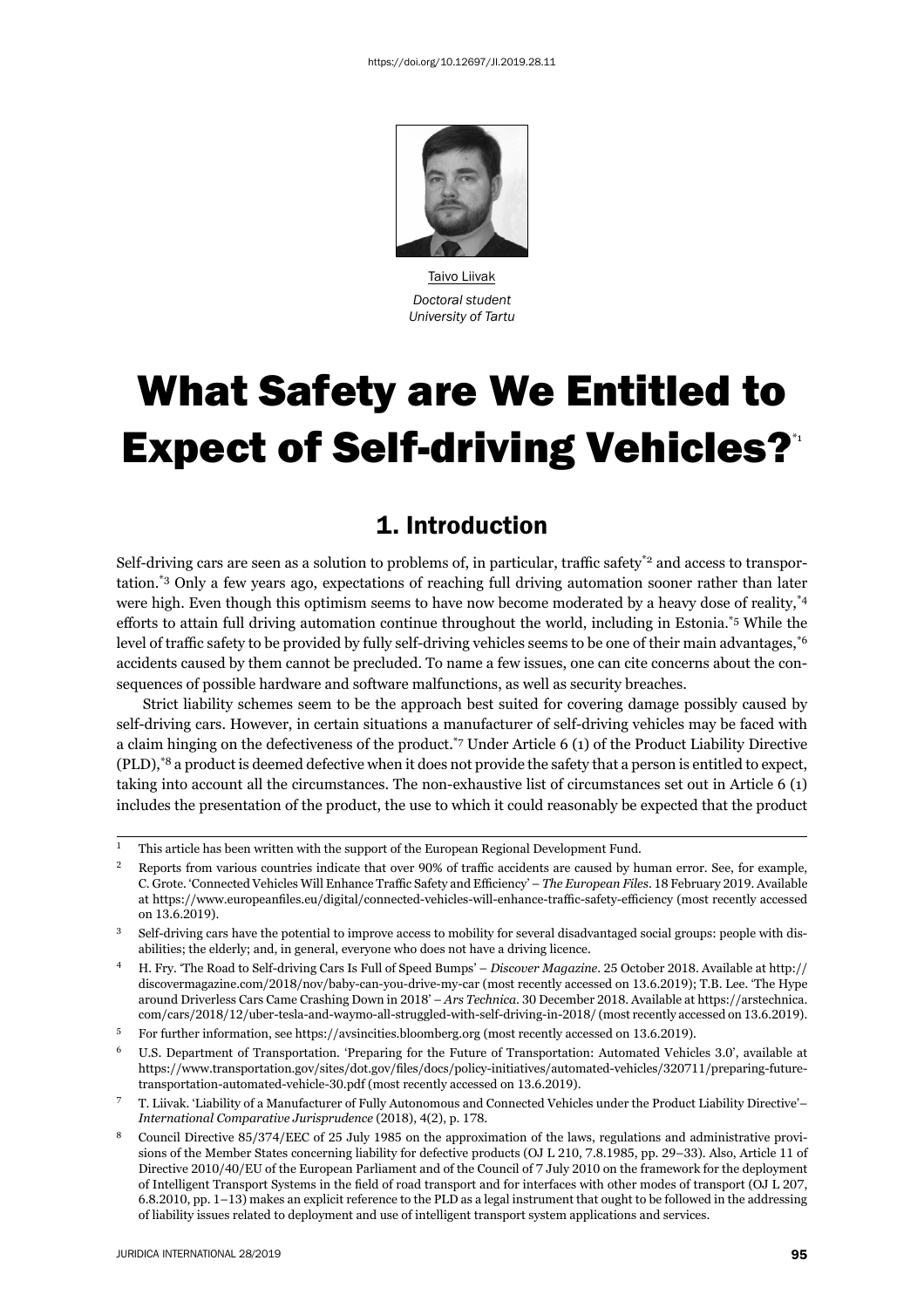would be put, and the time when the product was put into circulation. Recital 6 of the PLD clarifies that an assessment of the lack of safety should be carried out having regard to the reasonable expectations of the public at large.

Given that concepts such as safety, entitlement and reasonableness are open to interpretation, one is bound to wonder what kind of safety the EU public at large can expect of self-driving vehicles. That, in turn, may lead to enquiries into poor design, issues of human–machine interaction, and the role of the human in the event of damage. Thus, an answer to the safety question depends not only on safety legislation and case-law but also on the characteristics of self-driving vehicles and of human beings. Taking into account the capabilities of the self-driving vehicle and the role and expectations of the human alongside the safety legislation aimed at ensuring safety and preventing damage, this article has been written to answer the above-mentioned question in the context of product liability law, which concerns itself mainly with the consequences.

# 2. Driving automation

## 2.1. Levels of driving automation

Building on the definitions used by the NHTSA<sup>\*9</sup> and the BASt<sup>\*10</sup> and seeking to simplify communication and facilitate collaboration in the technical and policy domains worldwide, SAE International<sup>\*11</sup> has provided common classification and terminology frameworks for automated driving the involves ground vehicles, including six levels of driving automation, which range from no automation to full automation.\*12 Further, SAE International has divided these levels of driving automation into two groups. In the first group (levels  $0-2$ ), the human driver monitors the driving environment, while in the second (levels  $3-5$ ) the automated driving system is entrusted with this task. At level 0 (no automation), the human driver handles all aspects of the dynamic driving task\*13 at all times, regardless of the vehicle's warning or intervention systems. At level 1 (driver assistance), a driver assistance system performs steering or acceleration/deceleration, in a manner dependent on the driving mode, while the human driver is expected to execute all remaining aspects of the dynamic driving task. For instance, a vehicle with a cruise control feature can be considered a level-1 vehicle. At level 2 (partial automation), one or more driver assistance systems execute both steering and acceleration/deceleration, while the remainder is left to the human driver to perform. The driver assistance systems used in level-2 vehicles are more advanced than those of level-1 vehicles, in being able to, among other things, maintain a set distance from the vehicle in front or to one side, keep the vehicle in its lane, and brake automatically in the event of an emergency. In level 3 (conditional automation), an automated driving system handles all aspects of the dynamic driving task in the manner corresponding to the driving mode, but the human driver is expected to remain alert and respond to any request to intervene. At level 4 (high automation), an automated driving system performs all parts of the dynamic driving task

The National Highway Traffic Safety Administration, an agency of the U.S. Department of Transportation (https://www. nhtsa.gov).

<sup>&</sup>lt;sup>10</sup> The German Federal Highway Research Institute (*Bundesanstalt für Straßenwesen*) (see https://www.bast.de/BASt\_2017/ DE/Home/home\_node.html, most recently accessed on 13.6.2019).

 $^{11}$  Formerly known as the Society of Automobile Engineers. An organisation that unites more than 128,000 engineers, worldwide. For further information, see https://www.sae.org/about/ (most recently accessed on 13.6.2019).

 $^{12}$  Automation and autonomy are different concepts. As cyber-security engineer P. Toal explains, that of automation refers to there being little or no human operator involvement. It includes well-defined tasks that have predetermined (rule-based) responses in reasonably well-known and structured environments. With autonomy, on the other hand, the systems have a set of intelligence-based capabilities or learning/adaptive capabilities that allow them to respond to situations that were not pre-programmed or anticipated in the design. For further information, see his blog post '2018 – Autonomy vs Automation', at https://blogs.oracle.com/cloudsecurity/2018---autonomy-vs-automation (most recently accessed on 13.6.2019). According to SAE International, the definitions for the various 'levels' of driving automation are descriptive rather than normative and are of a technical rather than legal nature. The elements' specifications indicate minimum rather than maximum system capabilities for each level. See 'Summary of SAE International's Levels of Driving Automation for On-Road Vehicles', available at https://web.archive.org/web/20170903105244/https://www.sae.org/misc/pdfs/automated\_driving.pdf (most recently accessed on 13.6.2019).

The dynamic driving task includes the operational aspects of the driving task (steering, braking, acceleration, and monitoring of the vehicle and roadway) and the tactical ones (responding to events and determining when to change lanes, turn, use signals, etc.) but not the strategic one (determining destinations and waypoints) (see Note 12).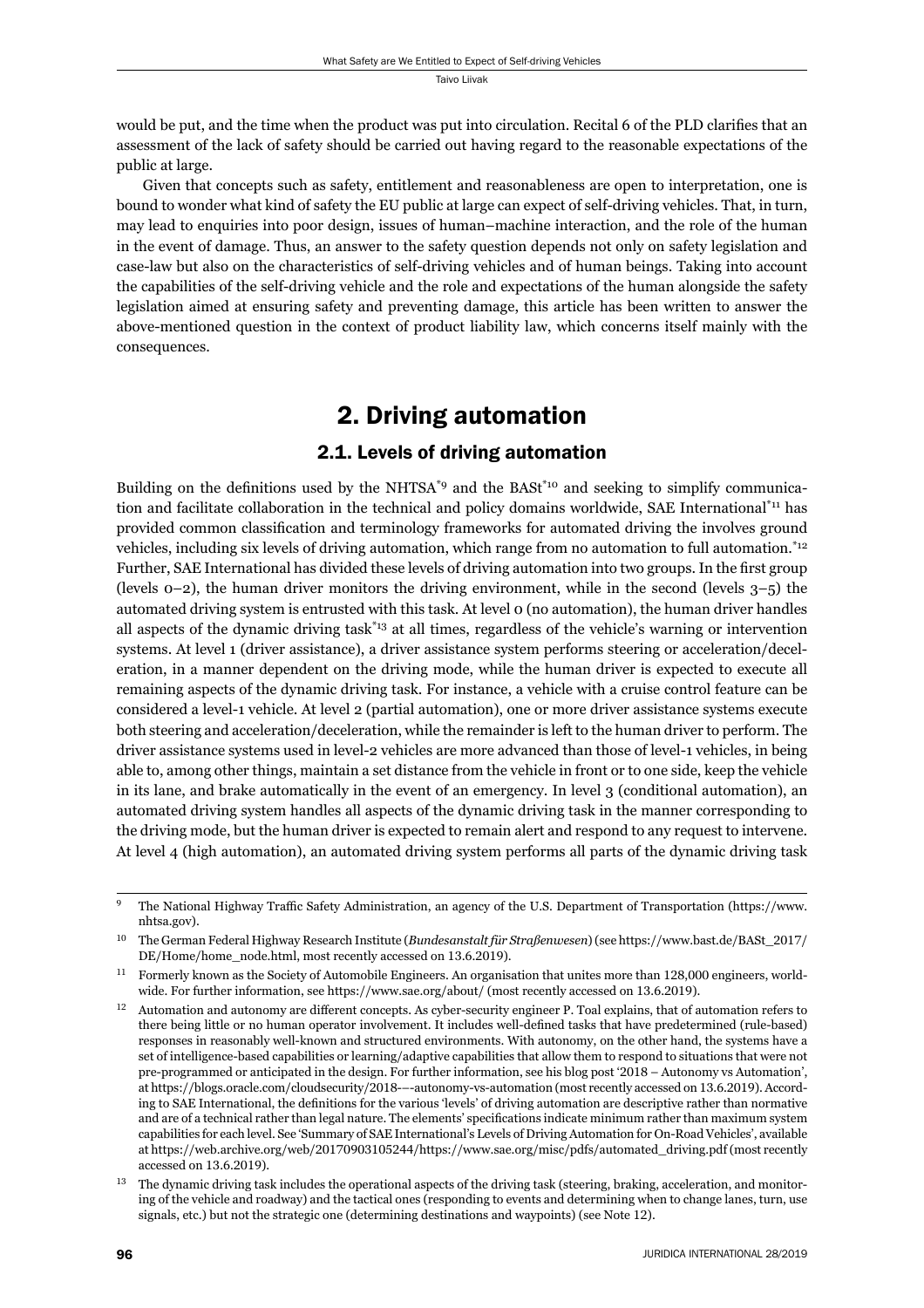even if a human driver does not respond appropriately to a request for intervention. However, certain geographical or terrain-based, weather, and speed constraints still apply to such vehicles.<sup>\*14</sup>

In SAE International level 5 (full automation) vehicles – the only truly self-driving vehicles and the main focus of attention in this article – an automated driving system deals with all aspects of the dynamic driving task at all times under all roadway and environmental conditions that can be managed by a human driver. The related complexity is further increased by the fact that, in reality, individual parts of the automated driving system of a self-driving vehicle may involve different levels of automation. However, it has been pointed out that the crucial issue is going to be not the level of automation the car is capable of, but how the transition between different levels of automation at various stages in the journey is managed.<sup>\*15</sup>

To cope with the operational and tactical aspects of the tasks, the vehicle needs to be aware of the surrounding environment (the weather, the road conditions, non-moving and moving objects, traffic signs, other road users, birds and other animals, etc.) and of events and occurrences that are relevant from the point of view of the passengers (traffic signals and other road users' behaviour). For that purpose, it has to take into account not only internally obtained information but also external information: maps, traffic rules, etc.

Should level-5 automation be reached, fully self-driving cars could provide many advantages, in reducing human errors in traffic, making navigation easier, improving access to mobility for disabled people and the elderly, and reducing traffic congestion. However, it is argued that the delegation of the driving function to an automated driving system does not come without certain disadvantages, which include, above all, software malfunctions and vulnerabilities that could cause serious damage at a far larger scale than an individual human driver ever could.\*16

## 2.2. Distinct characteristics and properties of a self-driving vehicle

Human beings' senses give them the ability to perceive what is happening around and inside them, owing to sense organs and receptors that transform physical stimuli into nerve impulses, and, with the aid of perception, the human being is able to organise, identify, and recognise that information.\*17 This gives humans the ability to cope with the complexity of the surrounding environment, including traffic.

The full dynamic driving task imposes what computer scientists call a 'hard problem'.\*18 Firstly, the vehicle needs to perceive what is happening around  $it - in$  particular, what is moving and what is not. To perceive the surroundings, self-driving vehicles need various sensors (e.g., radar, LIDAR, GPS components, an odometer system, vision, and an inertial measurement unit).\*19 Researchers have pointed out that accurate and reliable perception of the surroundings necessitates the data from these various sensors being coordinated (in terms of data fusion and sensor fusion).\*20

It has been noted that perception technologies can be divided into two main categories: computervision approaches (traditional software programming) and machine-learning approaches (a subset of artificial intelligence, AI).<sup>\*21</sup> The prerequisite for computer-vision approaches is the ability to come up with

 $14$  P. Godsmark. 'The Definitive Guide to the Levels of Automation for Driverless Cars', 4 October 2017. Available at https:// driverless.wonderhowto.com/news/definitive-guide-levels-automation-for-driverless-cars-0176009/ (most recently accessed on 13.6.2019).

<sup>&</sup>lt;sup>15</sup> House of Lords, Science and Technology Select Committee. 'Connected and Autonomous Vehicles: The Future? Oral and Written Evidence', available at https://www.parliament.uk/documents/lords-committees/science-technology/autonomousvehicles/Autonomous-vehicles-evidence.pdf (most recently accessed on 13.6.2019), specifically the section 'Association of British Insurers (ABI) and Thatcham Research – Written Evidence (AUV0051)', p. 17.

<sup>16</sup> See, for instance, P. Goodman. 'Advantages and Disadvantages of Driverless Cars', 24 January 2019. Available at https:// axleaddict.com/safety/Advantages-and-Disadvantages-of-Driverless-Cars (most recently accessed on 13.6.2019).

<sup>&</sup>lt;sup>17</sup> R. J. Gerrig, P. G. Zimbardo. *Psychology and Life*, 17th ed. (Pearson 2005), pp. 94–96.

<sup>&</sup>lt;sup>18</sup> The more complex a problem, the harder it is. For further information, see K. Hartnett. 'A Short Guide to Hard Problems' – *Abstractions Blog*. Available at https://www.quantamagazine.org/a-short-guide-to-hard-problems-20180716/ (most recently accessed on 13.6.2019).

ɲɺ See, for instance, K. Shahzad. 'Cloud Robotics and Autonomous Vehicles' in A. Zak (ed.), *Autonomous Vehicle* (IntechOpen 2016). – DOI: https://doi.org/10.5772/61898.

ɳɱ Ö. Çiftçioğlu, S. Sariyildiz. 'Data Sensor Fusion for Autonomous Robotics' in S. Kucuk (ed.), *Serial and Parallel Robot Manipulators – Kinematics, Dynamics, Control and Optimization*, (IntechOpen 2012). – DOI: https://doi.org/10.5772/2301.

<sup>&</sup>lt;sup>21</sup> P. Mankikar. 'Introduction to AI' – Generation AI. 30 June 2017. Available at http://generation-ai.com/referential-articles/ introduction-to-ai/ (most recently accessed on 13.6.2019).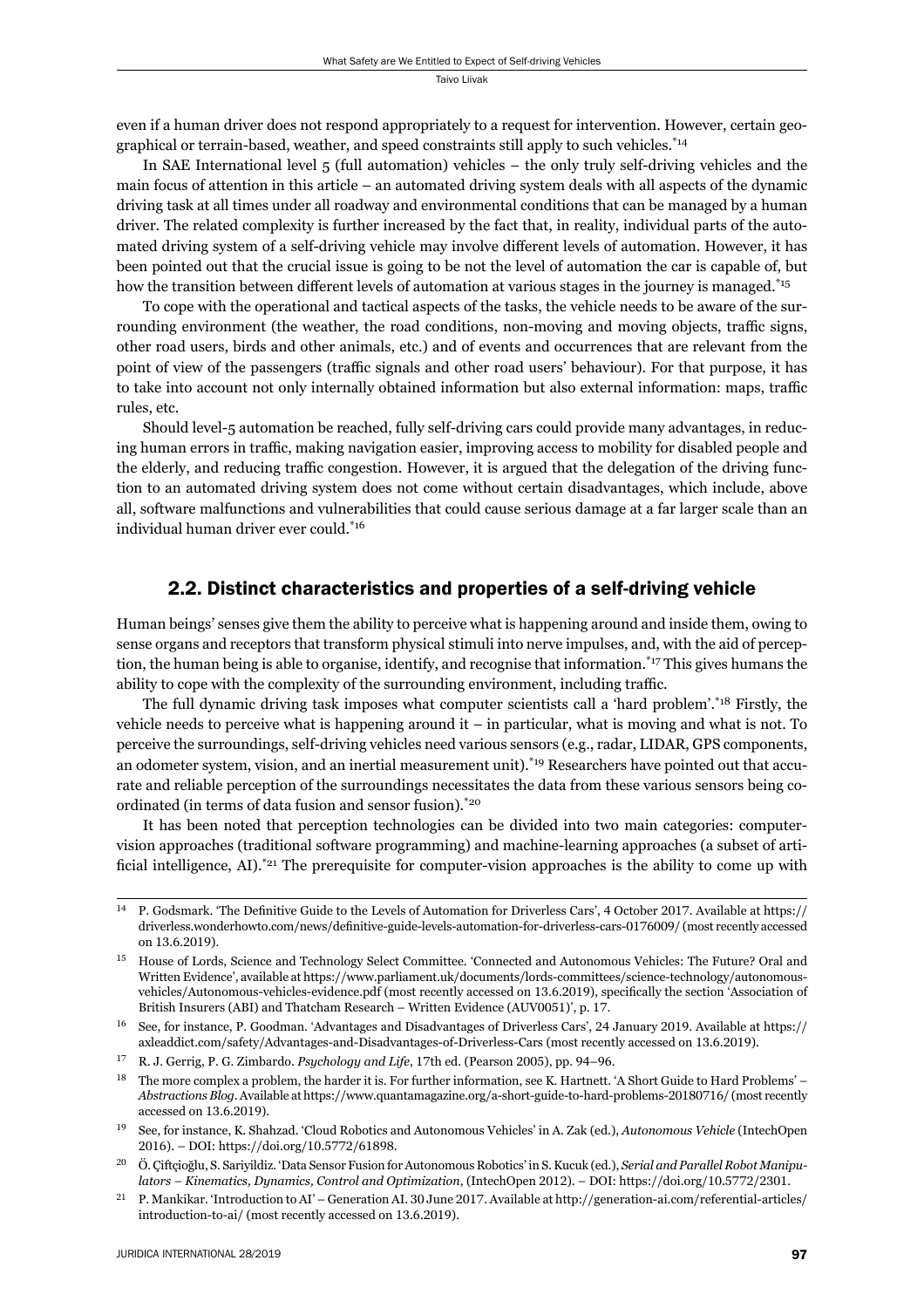explicit instructions. It has been explained that, since traffic is such a complex environment, the ability to adapt to dynamic environments through learning becomes more important.<sup>\*22</sup> Google's decision scientist C. Kozyrkov explains that the idea of the machine-learning approach is to feed data into an algorithm that turns patterns into models.\*23 According to her, a model is merely a recipe, which the computer uses to transform future inputs into outputs.\*24 In machine learning, the main indicator of success is the quality of the model.<sup>\*25</sup> While machine learning comprises techniques that enable computers to figure things out from data, deep learning (more precisely, the use of deep neural networks) is a subset of machine learning that allows for solving more complex problems.\*26 It is has been stressed that deep learning is good for identifying objects in images and describing images, but usually requires large quantities of computing power and data, whose quality critical to achieving solid performance.<sup>\*27</sup> Therefore, not everyone believes that deep learning is the key to solving the problem of driving automation.<sup>\*28</sup> Both approaches are argued to have their advantages and disadvantages, but self-driving vehicles tend to rely on a combination of the two to understand the surrounding environment.\*29

Researchers have expressed the concern that certain machine-learning approaches may adversely impact the safety of a self-driving vehicle due to their non-transparency, probabilistic error rate, trainingbased nature, and instability.\*30 Similar concerns are shared by legislators.\*31 The machine-learning community is said to be coming to the realisation that in many applications domains, for AI to be trusted, it not only needs to demonstrate good performance in its decision-making but also explain these decisions and convince us that it is making them for the right reasons.\*32 Such realisations have given rise to the new emerging research field of explainable artificial intelligence (XAI).

Various sensors and perception technologies set self-driving vehicles apart from conventional ones. Knowledge of the principles of operation of these devices and technologies enables more appropriate assessment of the kind of safety that can be reasonably expected of them.

## 3. Safety requirements for self-driving vehicles

## 3.1. Safety under product liability legislation

At this juncture, one can consider more fully Article 6 (1) of the PLD, under which a product is deemed defective when it does not provide the safety that a person is entitled to expect, taking all the circumstances into account, including the following: the presentation of the product, the use to which it could reasonably be expected that the product would be put, and the time when the product was put into circulation. Recital 6 of the PLD explains that the defectiveness of the product should be determined by reference not to its fitness for use but to the lack of the safety that the public at large is entitled to expect. In spite of the respectable age

<sup>&</sup>lt;sup>22</sup> A. Kirsch. 'Integration von Programmieren und Lernen in eine Steuerungssprache für autonome Roboter' – Künstliche *Intelligenz* (2012) 26, pp. 79-82. - DOI: https://doi.org/10.1007/s13218-011-0148-1.

<sup>&</sup>lt;sup>23</sup> A. Bridgwater. 'Google Decision Scientist Splits AI Science, from Science Fiction' – *Forbes*, 7 February 2019. Available at https://www.forbes.com/sites/adrianbridgwater/2019/02/07/google-decision-scientist-splits-ai-science-from-sciencefiction/#3b7958ba2ab2 (most recently accessed on 13.6.2019).

ɳɵ *Ibid*.

<sup>&</sup>lt;sup>25</sup> T. Pungas. 'Masinõpe: mittetehniline ülevaade', 29 January 2017. Available in Estonian at https://pungas.ee/masinopemittetehniline-ulevaade/#more-1603 (most recently accessed on 13.6.2019).

<sup>&</sup>lt;sup>26</sup> P. Jeffcock. 'What's the Difference between AI and Machine Learning?' – *Oracle Blogs*. 31 July 2018. Available at https:// blogs.oracle.com/whats-the-difference-between-ai,-machine-learning,-and-deep-learning-v2 (most recently accessed on 13.6.2019).

 $27$  See Note 25.

<sup>&</sup>lt;sup>28</sup> C. Thompson. 'How to Teach Artificial Intelligence Some Common Sense' – *Wired*. 13 November 2018. Available at https:// www.wired.com/story/how-to-teach-artificial-intelligence-common-sense/ (most recently accessed on 13.6.2019).

<sup>&</sup>lt;sup>29</sup> See Note 22.

<sup>&</sup>lt;sup>30</sup> R. Salay et al. 'An Analysis of ISO 26262: Using Machine Learning Safely in Automotive Software' (2017). arXiv:1709.02435, Part II.B.

 $31$  See, for instance, the European Parliament resolution of 16 February 2017 with recommendations to the Commission on Civil Law Rules on Robotics (2015/2103(INL)), para. 12.

<sup>&</sup>lt;sup>32</sup> R. Sheh, I. Monteath. 'Defining Explainable AI for Requirements Analysis' – *Künstliche Intelligenz* (2018) 32(4), pp. 261– 266. – DOI: https://doi.org/10.1007/s13218-018-0559-3.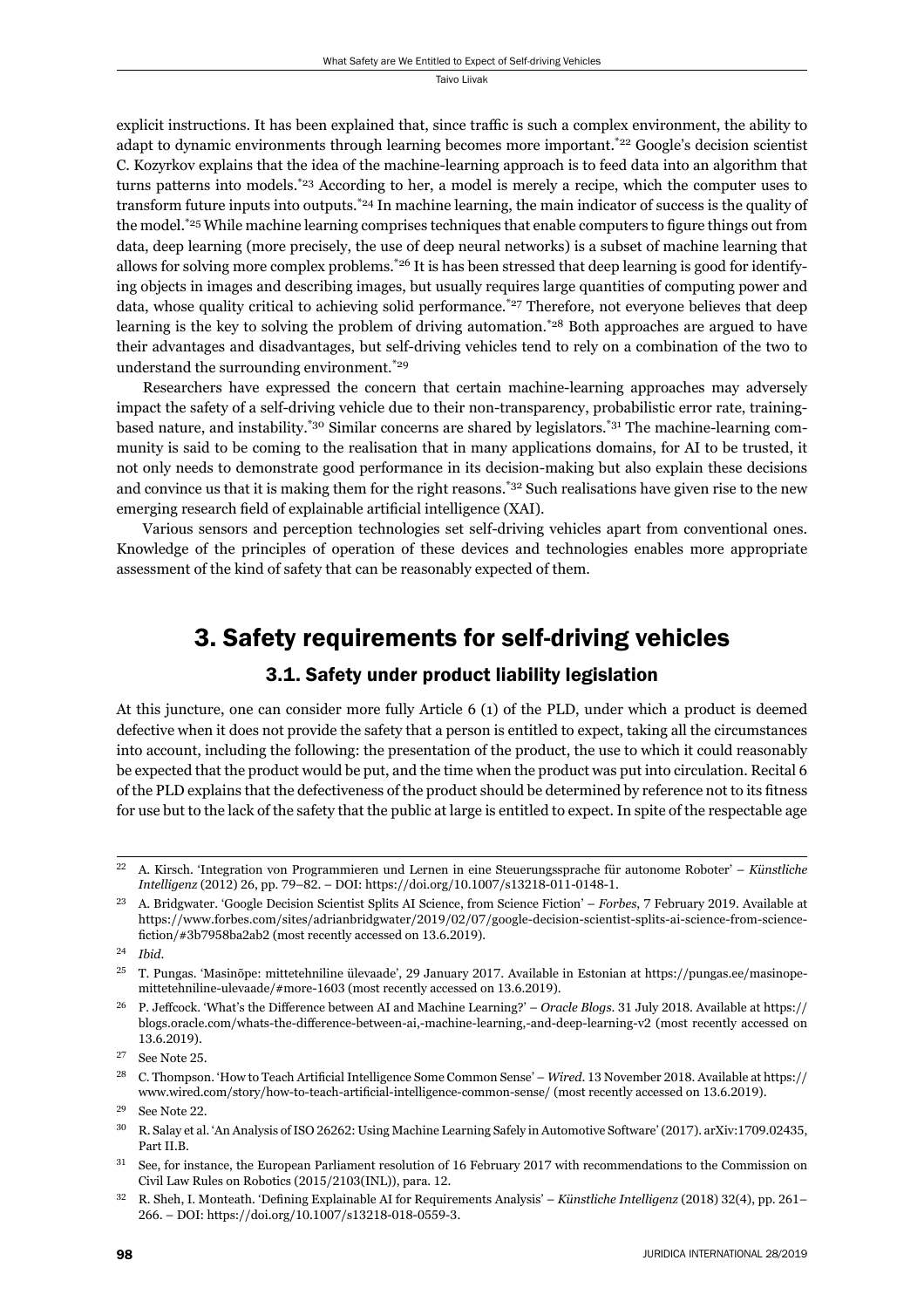of the PLD, related case-law of the Court of Justice of the European Union (CJEU) that might elaborate on the concept of safety remains scarce.\*33

Some guidance for the manufacturers of self-driving cars can be derived from the CJEU judgment in Joined Cases C-503/13 and C-504/13 (*Boston Scientific*, paragraphs 36-43).<sup>\*34</sup> The CJEU explains that the safety which the public at large is entitled to expect, in accordance with Article 6 (1) of the PLD, must be assessed by taking into account, among other things, the intended purpose, the objective characteristics and properties of the product in question and the specific requirements of the group of users for whom the product is intended (see para. 38 of the judgment). Even though the passengers in a fully self-driving vehicle may not be in a position that renders them as vulnerable as the users of pacemakers and implantable cardioverter defibrillators who were considered in *Boston Scientific*, they still trust their health and life to the vehicle, which makes the level of safety that such persons are entitled to expect to be demanded of those vehicles particularly high as well. Furthermore, self-driving vehicles are unlike implantable medical devices in their potential to pose a greater danger not only to their direct users but also to other people (in the vehicles' case, road users) and to surrounding property. The 'group of users' in the context of selfdriving vehicles is considerably larger. The element of having a broader circle of affected parties was also pointed out by the CJEU in its judgment in Case C-661/15 (para. 30)\*35 wherein the Court noted, regarding the steering coupling of a car, that it is legitimate and reasonable to require a high degree of safety in the light of the serious risks to the physical integrity and life of drivers, passengers, and third parties connected with these products' use.

Driving automation-related parallels can be drawn with the CJEU's reasoning in para. 40 of *Boston Scientific* also. The CJEU explained that the potential lack of safety that would give rise to liability on the part of the producer under the PLD stems, for pacemakers and implantable cardioverter defibrillators, from the abnormal potential for damage that the relevant products might cause to the person concerned. While the potential for damage that fully self-driving cars could cause to a person is not necessarily always equivalent to that attended to such medical devices, it cannot be denied that a defective fully self-driving vehicle has the potential to cause the death of its passengers or other road users. Numerous incidents involving vehicles of lower levels of automation serve as a proof of this.

The high level of safety expected of vehicles is further confirmed by the CJEU in para. 30 of Case C-661/15, in which the Court points out that the safety requirement is not met where there is a manufacture-related risk of failure of a component. In the Court's opinion, this entails those goods not providing the safety that a person is entitled to expect and, accordingly, the conclusion that they must be regarded as defective.

According to Recital 8 of the General Product Safety Directive (GPSD),\*36 safety should be assessed in consideration of all the relevant aspects. Under Article 2 (b) of the GPSD, 'safe product' means any product that poses no risk or poses only the minimum risks compatible with the product's use considered to be acceptable and consistent with a high level of protection for the safety and health of persons. It follows from this provision that, with regard to self-driving vehicles, the following factors should be taken into account, among others: the characteristics (incl. the composition) of the vehicle; its effect on other products; the presentation of the vehicle, any warnings and instructions for its use and disposal, any other indication or information regarding the vehicle; and the categories of consumers at risk when using the vehicle, in particular children and the elderly. Article 2 (c) of the GPSD explains that any product that does not meet the definition of 'safe product' is considered dangerous.<sup>\*37</sup> The author of this article finds that, while the

ɴɴ See also E. Ruiz Cairó. 'The Lack of Medical Research Does Not Prevent an Injured Person from Proving the Defect of a Product and the Causal Link between the Defect and the Damage' – *European Journal of Risk Regulation* (2017) 8(4), pp. 798–803. – DOI: https://doi.org/10.1017/err.2017.59.

 $34$  Even though the reference for a preliminary ruling dealt with the question of whether pacemakers and implantable cardioverter defibrillators belonging to the same group or forming part of the same production series that have a potential defect could be classified as defective without there existing any need to establish that the particular product in question possesses such a defect. See ECLI:EU:C:2015:148 (*Boston Scientific*). In answering this question, the CJEU also provided guidelines that are of general value from the standpoint of the safety expected of products.

<sup>&</sup>lt;sup>35</sup> This case pertained to the repayment of import duties, but thereby the defectiveness of vehicle components proved relevant and the CJEU elaborated on these aspects.

Directive 2001/95/EC of the European Parliament and of the Council of 3 December 2001 on general product safety (OJ L 11, 15.1.2002, pp. 4-17).

<sup>&</sup>lt;sup>37</sup> However, in footnote 7 of his opinion in *Boston Scientific*, Advocate General Bot draws attention to the fact that the term 'defective product' within the meaning of Article 6 (1) of the PLD should not be confused with the notion of 'dangerous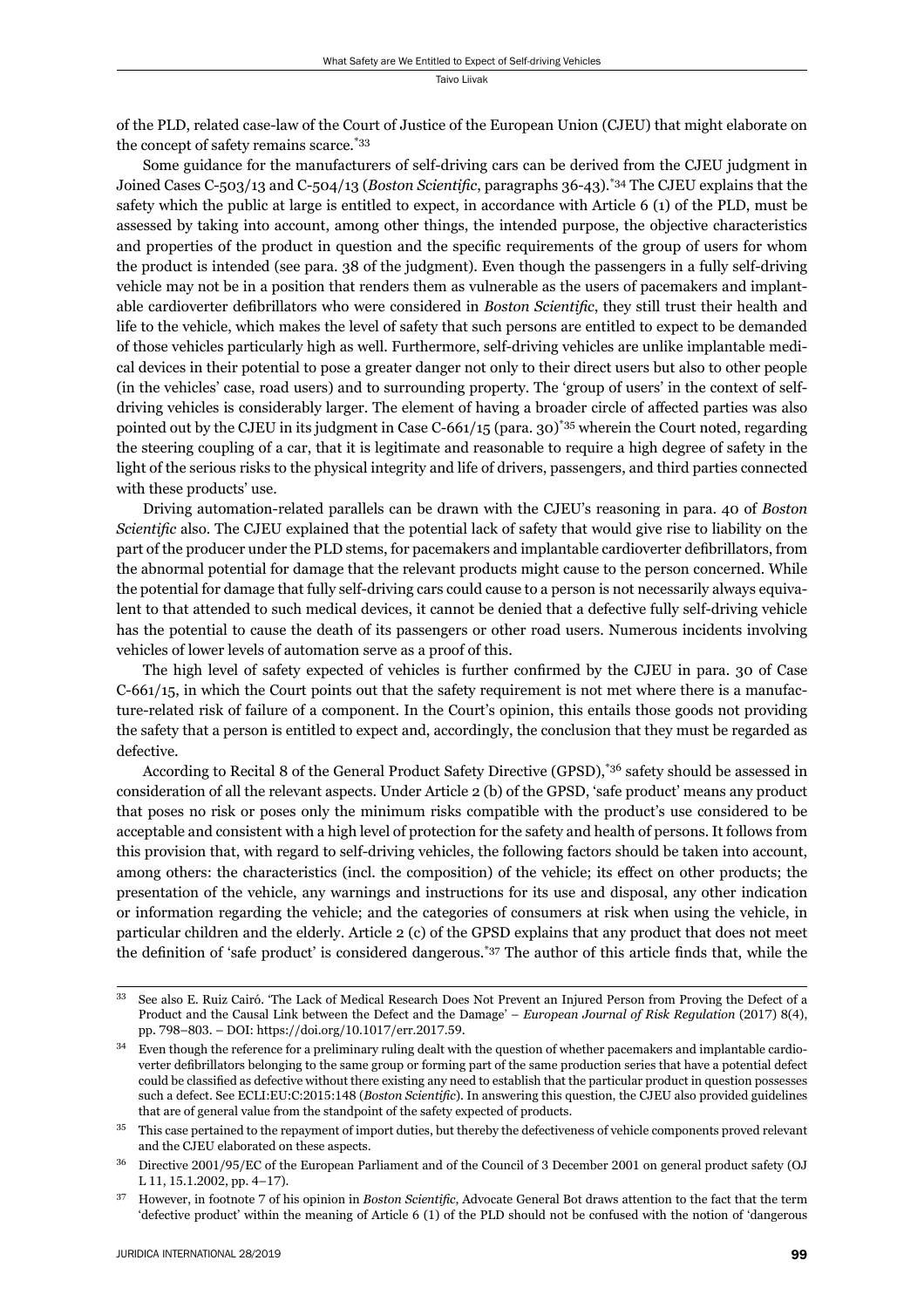definition of safety rooted in the GPSD cannot serve as the basis for establishing the lack of safety of a selfdriving car within the product liability regime, the former does assist us in understanding the objective characteristics of self-driving vehicles.

## 3.2. Traffic legislation governing self-driving vehicles

Some countries, most notably Germany and the United States, which both have a strong automotive industry, have already passed traffic legislation governing driving automation, including related legal definitions. Subsection (2) of §1a of the German Road Traffic Act (Straßenverkehrsgesetz or StVG)<sup>\*38</sup> lists the technical equipment that qualifies a vehicle as a highly or fully automated power-driven vehicle: equipment that, once switched on, is able to perform the driving task (including exercising of longitudinal and lateral control of the vehicle); during highly or fully automated driving, is capable of following the traffic rules applicable to the vehicle; can at any time be manually overridden or switched off by the driver; is able to recognise the need for the exclusive manual control by the driver; with sufficient time to spare, is able to visually, acoustically, tactilely, or otherwise perceptibly alert the driver to handing over of control of the vehicle to the driver; and alerts to a use that is in conflict with the system description.

It follows from subsection (4) of §1a that the driver is the one to switch on the highly or fully automated driving function and apply it for controlling the vehicle. Such an approach to automated driving means that even a vehicle with a fully automated driving function is required to have a steering wheel and to have a licensed human driver behind it at all times. This person is required to sit in the front seat to drive, and certain controls, displays, and indicators need to be visible to the driver so that they would be able to drive the vehicle properly. This also means that even a vehicle equipped with fully automated driving functionality must not drive 'empty' – even when there are no passengers, there must be at least one occupant (the driver) while it is driving. In addition, it follows from subsection (4) of §1a of the StVG that the driver must be prepared to take over control of the vehicle at all times.

Such legislative choices strip self-driving vehicles of some of their alleged key advantages (disabled people's access to mobility\*39, reduction of human errors, etc.), while giving rise to a plethora of new issues related to the human driver taking back control of the vehicle and, more generally, to human–machine interaction. Once the driver has transferred control of the vehicle to the system, it is difficult to get it back in an instant. Nevertheless, the driver remains responsible and is required to stay alert and ready to retake control in the blink of an eye. While the approach taken by the German legislature is acceptable for SAE levels 1–4, it practically precludes the introduction of level-5 vehicles. This might be associated with the fact that, as has the rest of the EU, Germany has ratified the 1968 Vienna Convention on Road Traffic,<sup>\*40</sup> which rules out driverless road vehicles. While such restrictions are inevitable in the case of semi-autonomous vehicles, the entire concept of a fully self-driving vehicle is based on the underlying assumption that no human driver is required, under any circumstances. Therefore, it may well be that the current solution in Germany is merely a temporary one in place until the Vienna Convention on Road Traffic can be amended and the level of full automation is truly reached.

Unlike the EU Member States, the United States is not party to the Vienna Convention. The US has ratified the 1949 Geneva Convention on Road Traffic, which does not categorically prohibit automated driving. This gives the US more flexibility in regulating driving automation.<sup>\*41</sup> Although various federal bills<sup>\*42</sup> have been put forward on highly automated vehicle technology, none have been enacted yet. The US legislators

product' within the meaning of Article 2 (b) and (c) of the GPSD. He points out that, unlike the former, the latter is independent of the expectations of the public (ECLI:EU:C:2014:2306).

<sup>&#</sup>x27;Straßenverkehrsgesetz in der Fassung der Bekanntmachung vom 5. März 2003 (BGBl. I S. 310, 919), das zuletzt durch Artikel 1 des Gesetzes vom 8. April 2019 (BGBl. I S. 430) geändert worden ist', available at https://www.gesetze-im-internet.de/ stvg/StVG.pdf (most recently accessed on 13.6.2019).

European Parliament resolution of 16 February 2017 with recommendations to the Commission on Civil Law Rules on Robotics (2015/2103(INL)), para. 29.

See the Convention on Road Traffic, Vienna, 8 November 1968, with entry into force on 21.5.1977. Available at https://treaties.un.org/doc/Publication/MTDSG/Volume%20I/Chapter%20XI/XI-B-19.en.pdf (most recently accessed on 13.6.2019).

<sup>&</sup>lt;sup>41</sup> B. W. Smith. 'Automated Vehicles Are Probably Legal in the United States' – *Texas A&M Law Review* (2014) 1(3), pp. 411–521, at pp. 424-457.

<sup>&</sup>lt;sup>42</sup> SAE International. 'Regulatory Framework Emerging As Autonomy Becomes Reality', 26 October 2017. Available at http:// articles.sae.org/15720/ (most recently accessed on 13.6.2019).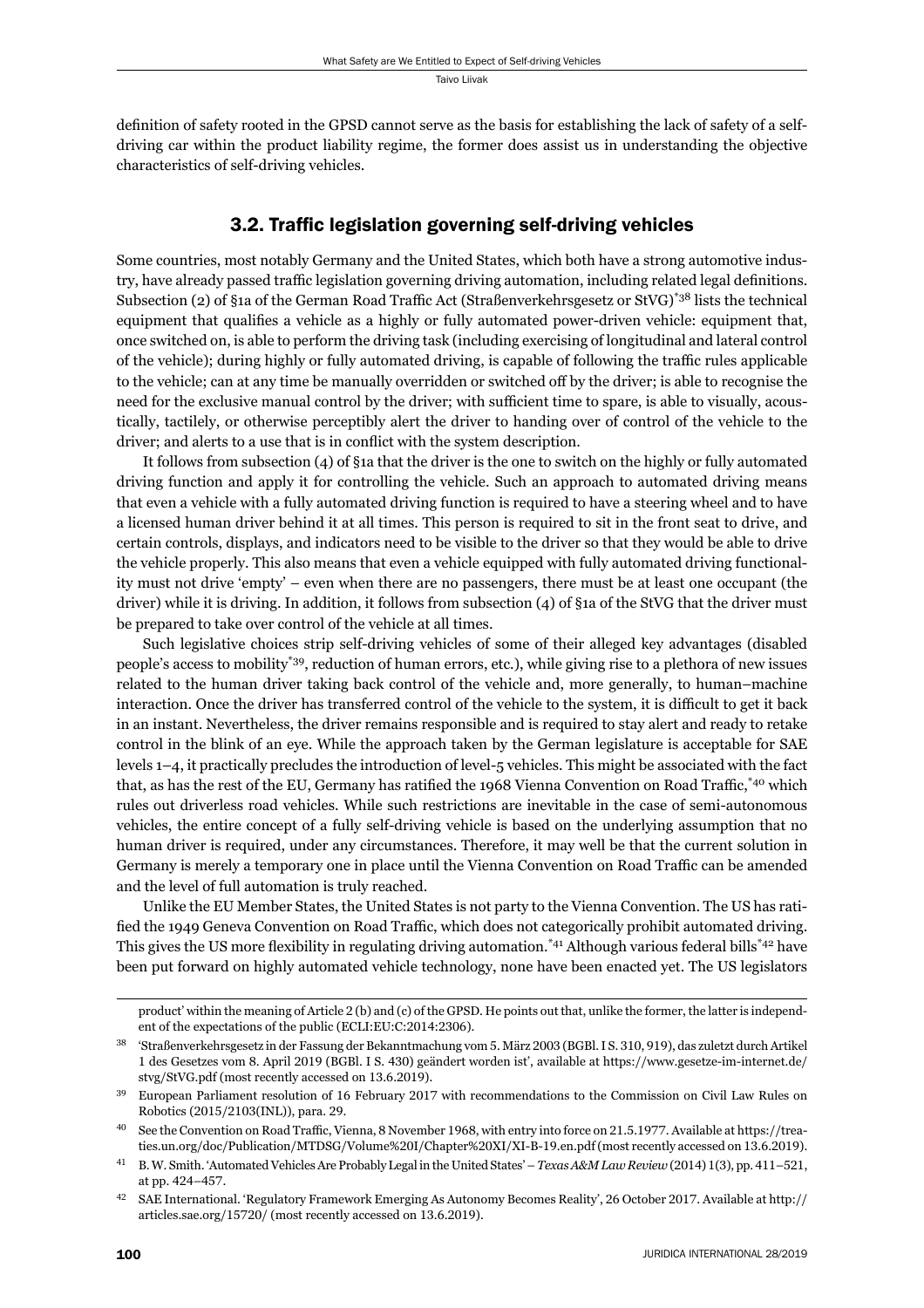drafting the relevant bills have focused on addressing a high level of automation rather than full automation, thereby making references to the SAE International standard J3016. Until a federal bill has been enacted, the rules governing self-driving vehicles remain up to each state, and these have proved highly divergent. For instance, in Florida and Michigan a self-driving car is not required by law to have a driver,\*43 while the approach taken by California seems to be more similar to that of Germany.

## 3.3. The safety that a person is entitled to expect of fully self-driving vehicles

According to the rules laid down in Article 6 (1) of the PLD and the guidance given by the CJEU in *Boston Scientific*, the safety that a person (the public at large) is reasonably entitled to expect of self-driving vehicles should be assessed in a manner that takes into account all the circumstances. It should be reiterated that this encompasses, among other things, the presentation of the vehicles in question; the use to which they could reasonably be expected to be put, their intended purpose; the time of putting the vehicles into circulation; the requirements specific to the group of users for whom the vehicles are intended; and, above all, the vehicles' objective characteristics and properties.

At present, it is impossible to assess the 'presentation' of fully self-driving vehicles, as no such vehicles have been put into circulation yet. The usual purpose of a road vehicle is to transport people or goods. As noted above, the requirements applicable to self-driving vehicles stem not only from their passengers but also from other road users and the surrounding environment – principally, the property that might get damaged by a self-driving vehicle. In that regard, legal entities too are affected, not merely individuals.

As for the objective characteristics and properties of self-driving vehicles, any road vehicle is, for reason of its mass and speed of movement, objectively a source of greater danger. In this respect, self-driving vehicles are not different from conventional human-driven vehicles. What makes them stand apart from the latter is the absence of a human driver, who is replaced by their sensors and software components, which draw together such elements as computer vision and machine learning. The absence of a human driver has far-reaching implications for interaction between such vehicles and other road users. Not only has the self-driving vehicle to understand the body language of humans engaged in traffic, but those humans have to understand the behaviour of self-driving vehicles. There are large amounts of visual and, to a lesser extent, audio communication between human road users. People are very good at interpreting human body language and the sounds in their environment, but this remains a hard problem for self-driving vehicles.

It has been pointed out that the computer-vision and machine-learning components of self-driving vehicles need to be attuned to the particular settlement.\*44 The characteristics of the locale's infrastructure, its traffic flows, and all the related issues are part of the set-up of a self-driving vehicle. Hence, inhabitants of Tartu may have somewhat different expectations of self-driving vehicles than people in, for instance, London. Every area of operation is unique. The landscape, road conditions, and weather are important facets of this uniqueness.

The importance of constructing driving-automation-supporting infrastructure should not be underestimated. Manufacturers and municipalities keen on getting self-driving vehicles on the roads as soon as possible face a serious dilemma. On one hand, the manufacturers need to collect high-quality real-world data. At the same time, however, self-driving vehicles that could gather such data are not ready yet, and appropriate infrastructure for them does not exist yet. Allowing such semi-autonomous vehicles onto public roads is likely to increase the number of traffic accidents at first.

Furthermore, the general public are reasonably entitled to expect that self-driving vehicles follow traffic rules.<sup>\*45</sup> However, breaking traffic rules does not necessarily result in damage in the sense addressed by

ɵɴ Á . B. Juhá sz. 'The Regulatory Framework and Models of Self-driving Cars' in *Зборник радова Правног факултета у Новом Саду*, 2018(3), p. 1378. – DOI: https://doi.org/10.5937/zrpfns52-19047.

E. Johnson. 'Ford CTO Ken Washington Explains Why Self-driving Cars Are Such a Hard Tech Problem', 17 April 2019. Available at https://www.recode.net/podcasts/2019/4/17/18411242/ken-washington-ford-self-driving-car-artificialintelligence-kara-swisher-decode-podcast-interview (most recently accessed on 13.6.2019).

ɵɶ For extensive discussion of the issue see, for instance, H. Prakken. 'On the Problem of Making Autonomous Vehicles Conform to Traffic Law' – *Artificial Intelligence and Law* (2017) 25, pp. 341-363. – DOI: https://doi.org/10.1007/s10506-017-9210-0.